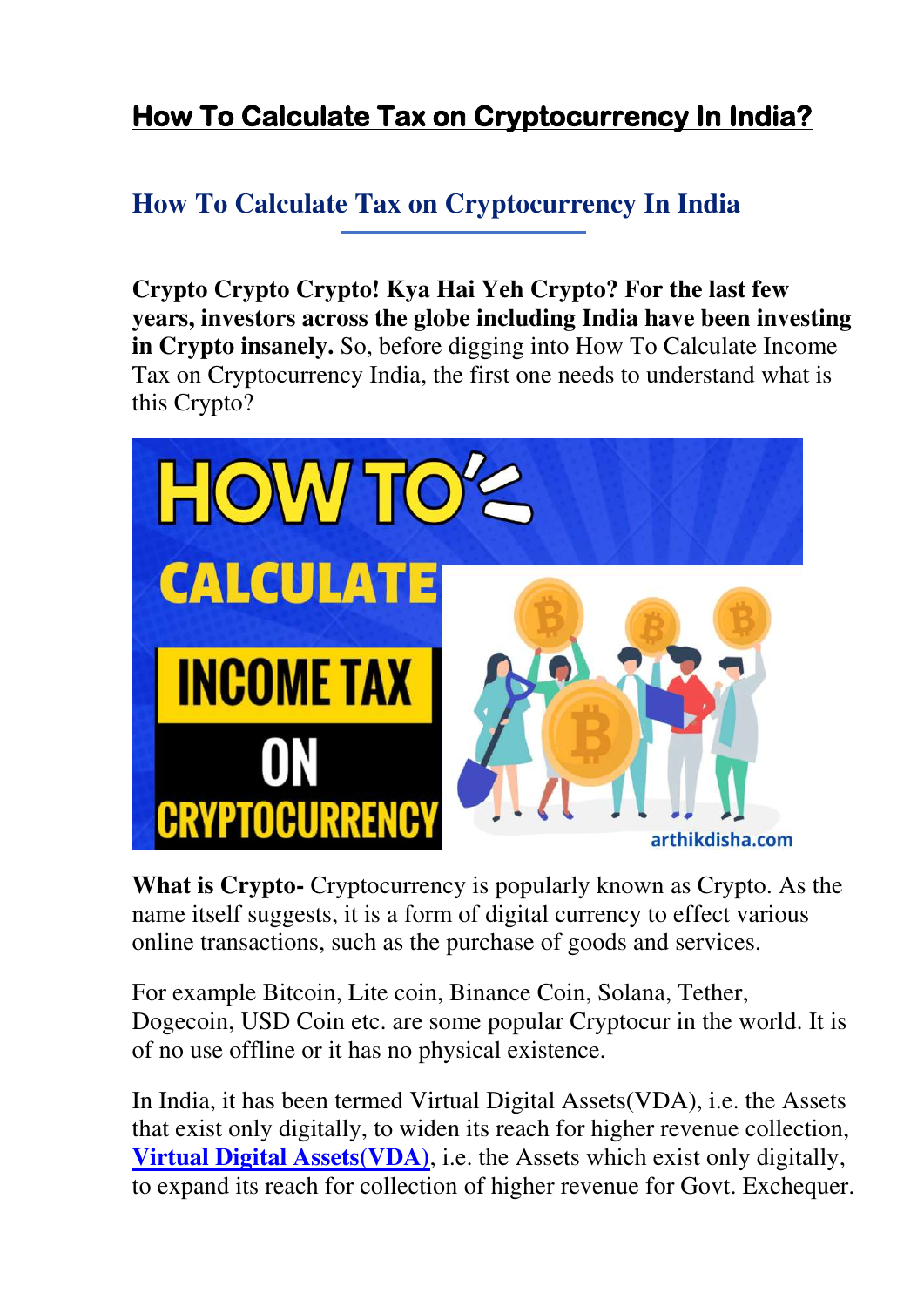Actually, Cryptocurrency attracted the attention of both the G.O.I and the RBI during the lockdown phases. It is an unregulated digital product, but its volume of transactions grew manifold since the lockdown era as the equity market fell drastically. It helped the crypto market to lay its footprint in India as well.

**In the Indian context:** Before Budget 2022, there was no kind of recognition of Cryptocurrency in India. There was no regulator for it. But at last, Budget 2022 has felt the need to recognise Cryptocurrency by proposing the introduction of **Section 115BBH** to collect **Tax on Crypto Currency in India by @30%**.

So, Cryptocurrency is now a regulated Investment product in India like many other regular financial products. As of now one can legitimately invest in it and pay taxes accordingly. But Crypto Bill has not come yet which would make the crypto investment completely legal in India.

# **Income Tax on Cryptocurrency In India**

The Govt. of India has recognised cryptocurrency as a legitimate financial product in India by introducing Section 115BBH of the Income Tax Act.

As per **Section 115BBH(1)**, where the total income of an Assesse includes any income from the transfer of any **Virtual Digital**  Asset(VDA), the income-tax payable shall be the aggregate of— (a) the amount of income tax calculated on the income from the transfer of such

Virtual Digital Asset at the rate of **30%(Thirty)** and

(b) the amount of income tax with which the Assessee would have been chargeable had the total income of the Assessee been reduced by the income referred to in clause (a).

Further, Section 115BBH(2) of the said section seeks to provide that notwithstanding anything contained in any other provision of the Act,— (a) **No deduction in respect of any expenditure** (other than the cost of acquisition) or allowance or set-off of any loss shall be allowed to the Assessee under any provision of the Act in computing the income referred to in clause (a) of sub-section (1) and

(b) **No set-off of loss from the transfer of the Virtual Digital Asset**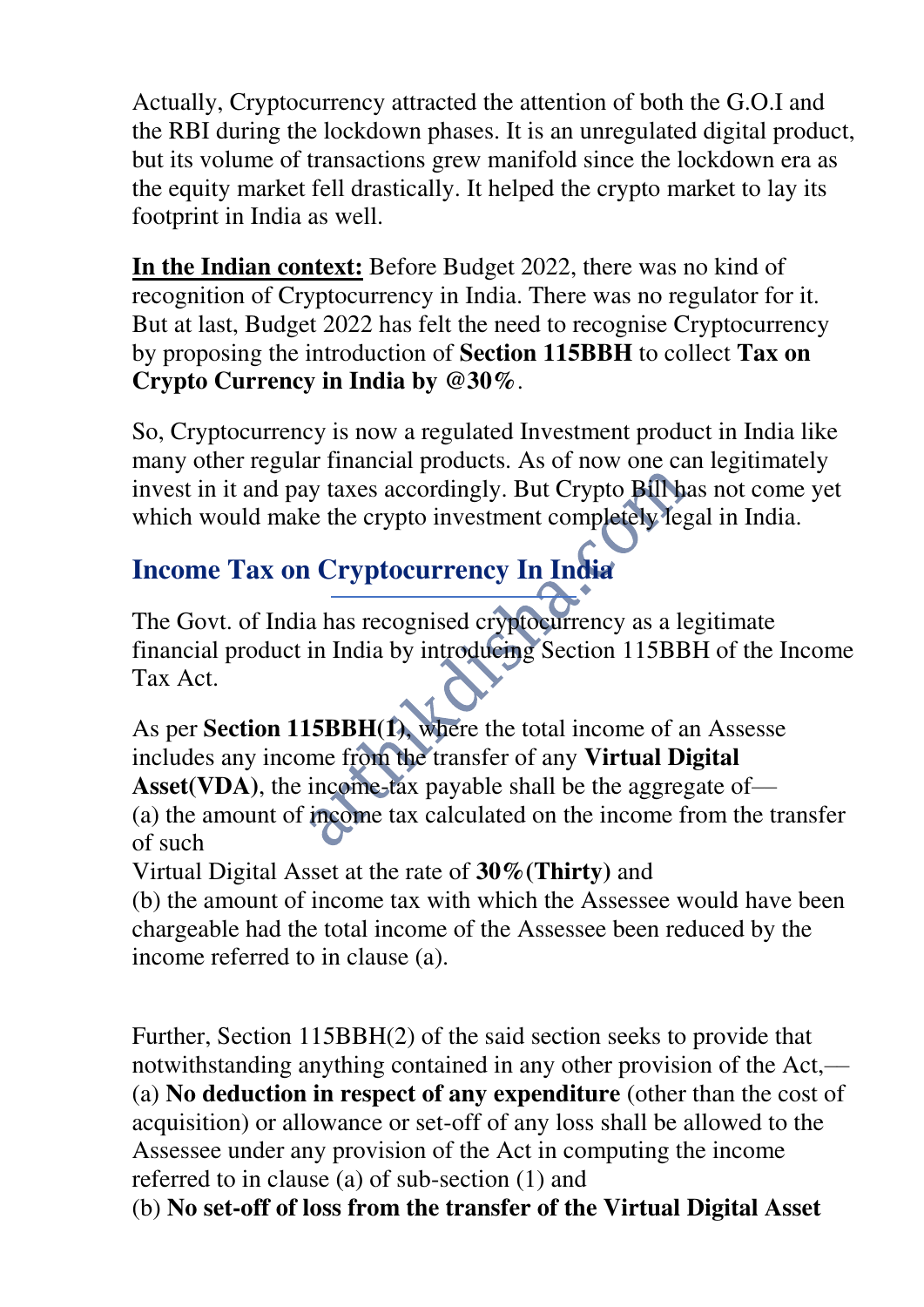computed under

clause (a) of sub-section (1) shall be allowed against income computed under any other provision of the Act to the Assessee and such loss shall not be allowed to be carried forward to succeeding assessment years.

# **Tax on Crypto currency In India**

#### **Synopsis of Tax on Crypto currency in India can be summarized as follows:**-

- Tax on Crypto currency shall be **charged @30%**;
- If one has income from VDA, total Income Tax shall be calculated as per the **[Five Heads of Income](https://www.policybazaar.com/income-tax/what-are-the-heads-of-income-under-income-tax-act/)** under slab rates plus Tax @30% on VDA;
- No deduction is allowed except for the Cost of acquisition;
- **No Set off of losses** are allowed in subsequent years arising from the sale of VDA.
- VDA received as a gift shall also attract Tax @30% in the hands of the recipient;
- Loss from one VDA can not be set off from the profits/gains from another VDA;
- A **[1% TDS U/s 194S](https://arthikdisha.com/tds-rate-chart-fy-2022-23-in-excel-download/)** will be applicable w.e.f 01.07.2022 on the sell/transfer of a cryptocurrency/ asset, and will be set off against the cryptocurrency tax at the end of the year like other TDS laws;
- Detailed regulation on Cryptocurrency or Cryptocurrency Bill is yet to come;
- No adequate clarification is received yet regarding the classification of Income from Cryptocurrency. Such as whether it is a "**Business Income**" or "**Capital Gains**";
- Whether there is any holding period based on which it will be treated as Short term or a Long term like equity instrument or Tangible assets.

Therefore, a flat 30% tax will be charged on the profit from the transfer or sale of Virtual Digital Assets including cryptocurrency and **[Non](https://www.investopedia.com/non-fungible-tokens-nft-5115211)  [Fungible Tokens\(NFTs\)](https://www.investopedia.com/non-fungible-tokens-nft-5115211)** from the current Financial Year 2022-23.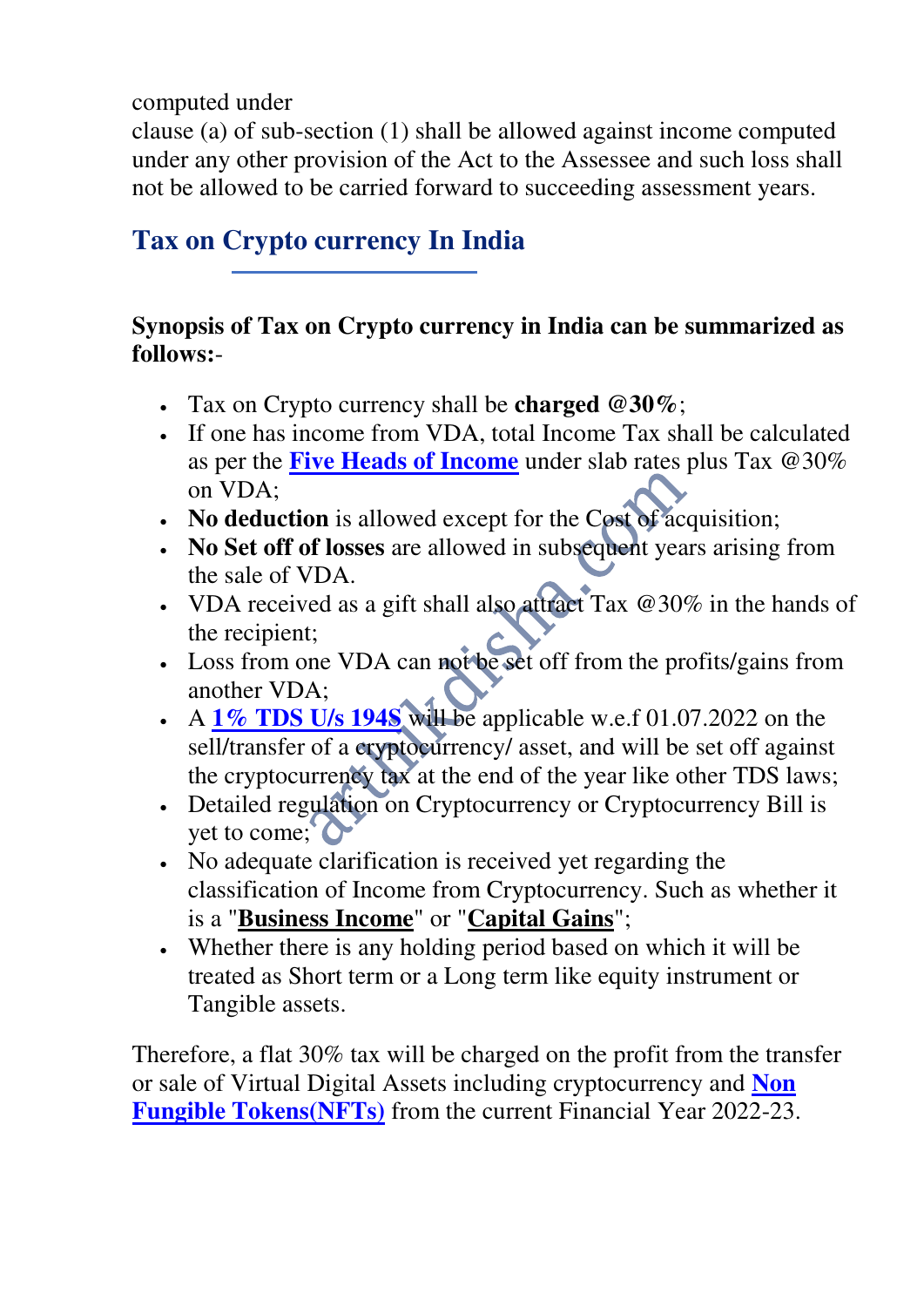# **How to pay Income Tax on Cryptocurrency in India**



It is not clear yet, whether the income from VDA would be treated as an income from **Business or Profession** or **Capital Gains**. Only budget 2022 has proposed the taxation part on the sale or transfer of virtual digital currency @30% along with Cess @4%.

Therefore, from the Budget 2022 pronouncement, it can be said that any profits, gains or income from the sale or transfer of digital assets would attract a flat tax of @30% plus Cess @4% from A.Y 2023-24.

However, **TDS @1%** shall be deducted on the transaction value of **₹50,000** or **₹10,000** as the case may be as per **Section 194S** effective from **01.07.2022** and shall be adjusted against the year-end total tax on crypto in India.

Similarly, tax on other incomes if any shall be chargeable as per the applicable income tax slabs along with 30% tax on VDA.

## **How to Calculate Tax on Cryptocurrency in India**

As per Budget 2022, all profits or gains or income from the cryptocurrency and other VDA shall be subjected to a flat Tax @30% from the F.Y 2022-23 and AY 2023-24.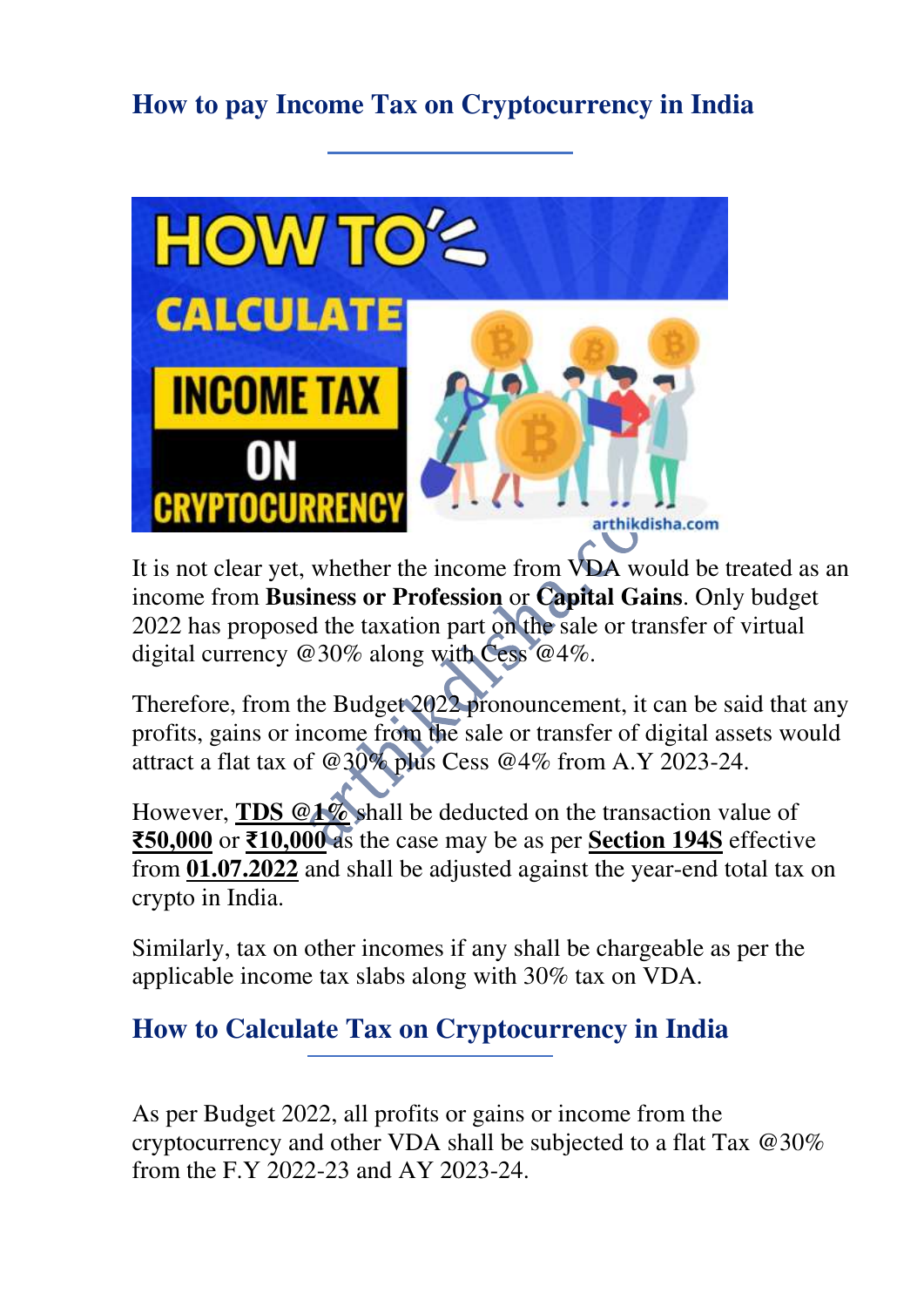

Since no cost except the cost of acquisition is allowed, the excess amount received on the sale or transfer of cryptocurrency over the cost of acquisition shall be treated as the income from cryptocurrency and it shall be subjected to a flat income tax of @30% irrespective of the income tax slabs.

**For Example**, A crypto investor purchased Cryptocurrency for **₹1,00,000** in April 2022 and it was sold in June 2022 for **₹1,50,000**. Therefore, the income arising from the sale of cryptocurrency is **₹50,000**. So, a tax that has to be paid by the crypto investor is **₹15,000**(50,000 X 30%).



Say your investment amount in cryptocurrency is **₹5,00,000** and the sale price of Crypto Assets is **₹12,00,000**. Now let's see how Cryptocurrency Tax **Calculator** India fetches the results of Tax on Crypto in India.

So, from the Cryptocurrency Tax Calculator India, you can check that your total Tax on Crypto Currency comes to **₹2,10,000**.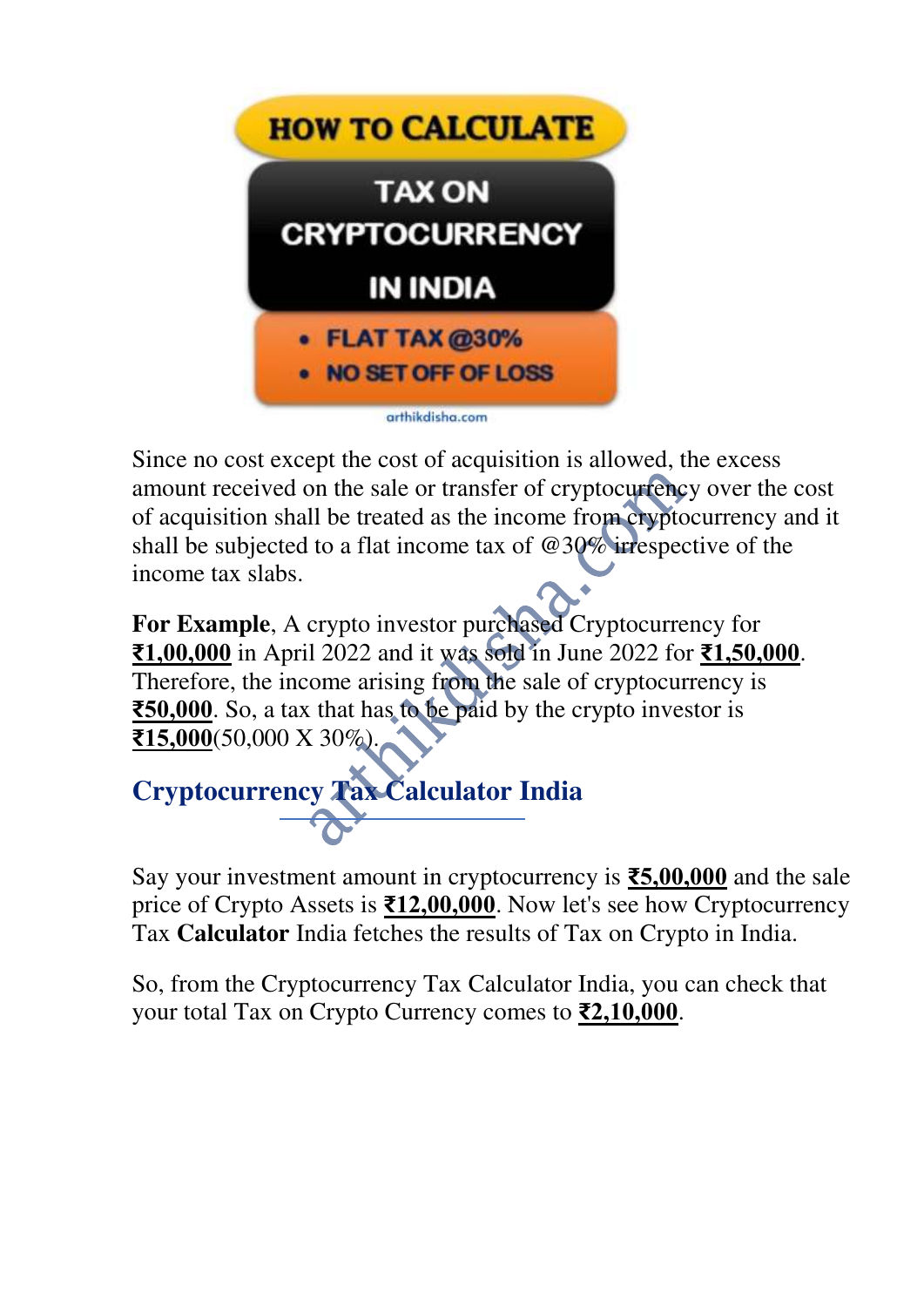#### **How to save Tax on Cryptocurrency**

One important question is roaming around in the minds of every crypto investor i.e. how to save Tax on cryptocurrency. They are asking many experts to find out some tricks and tips to completely avoid a 30% Tax on Cryptocurrency.

One immediate solution is "**Don't sell it now**, **sell it later**" to save Tax on cryptocurrency. But this is not how one can save tax on cryptocurrency in India.

Factually, it is not possible right now to save tax on Cryptocurrency in India as tax is applicable on the Income, Profits or Capital Gains arising from the sale or transfer of Cryptocurrency.

Therefore, saving tax on crypto is possible maybe when a complete package of Cryptocurrency Bill is published by the Government to find out what are the ways to save cryptocurrency tax.

#### **What is the Crypto Tax India Date**

From 1**st** April 2022, income from Cryptocurrency is subjected to Income Tax as per the notification in the Budget 2022 by newly introduced **Section 115BBH**. However, **TDS @1%** on the transaction value over a specified amount shall be applicable from  $1<sup>st</sup>$ **July 2022** as per **Section 194S of the I.T Act**.

#### **Is 30% Tax on Crypto?**

Yes, to discourage people from investing in such a very very volatile digital currency, the Government has proposed to charge Tax @30% on the profits or gains on it.